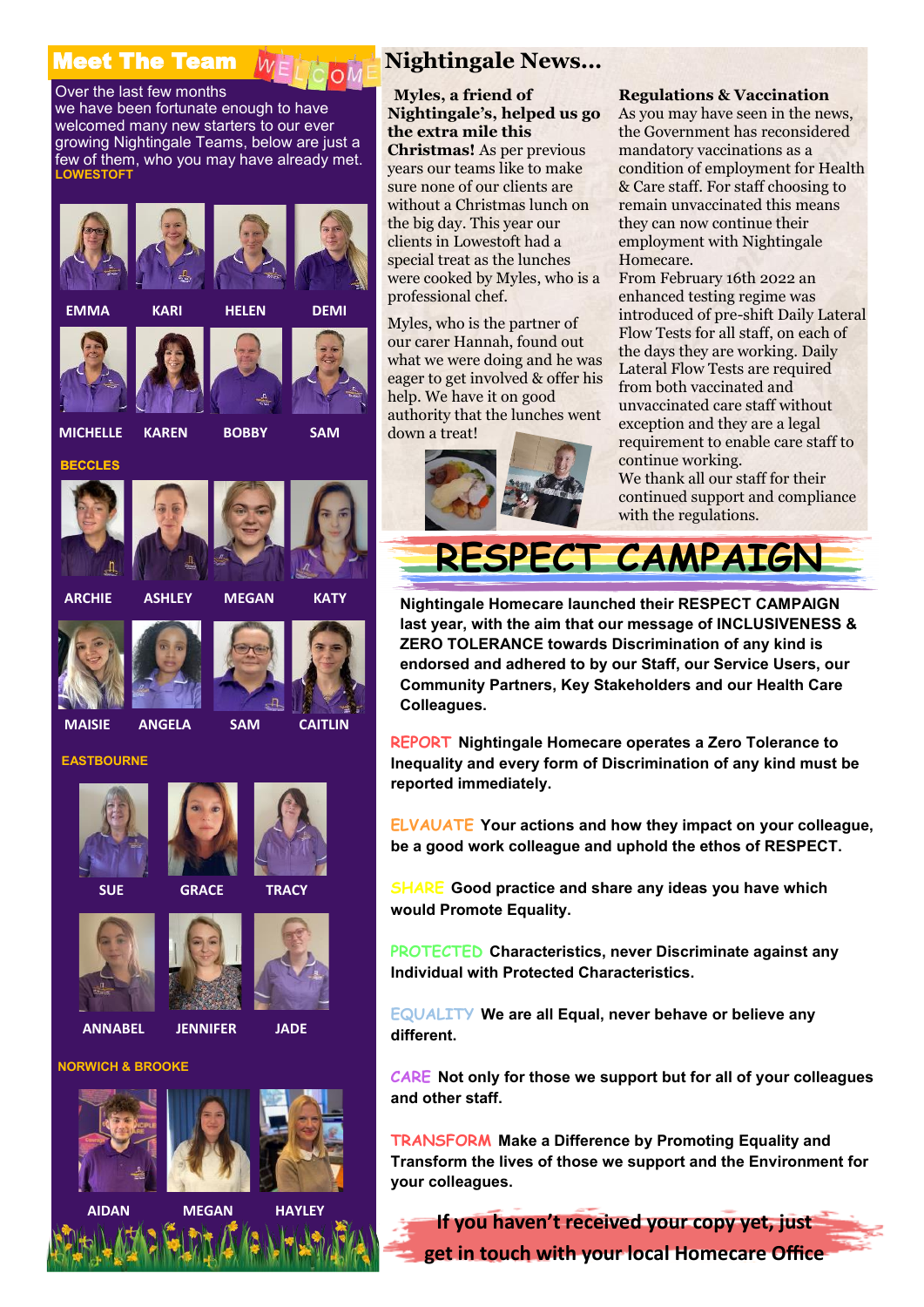**Spring 2022**

### A Message from our Directors Andy & Chris to our Staff & Clients for 2022



#### **2022 Is here and we hope that it will be the year we all return to some kind of normality after the past two extremely challenging years.**

We have all seen the news regarding the challenges facing the NHS and Social Care Sector. We are extremely proud of all our Frontline staff, for their hard work and the difference they make, 365 days of the year, in all weather conditions and during a world wide pandemic. Our staff are the lifeblood of what we do and we would like to Thank them for their continued hard work supporting Clients in their own homes.

So what's been happening at Nightingale over the last few months and what have we got coming up in 2022.



We are a decade old this April and at the ripe old age of Ten we are now delivering over 1/2 a million Care visits a year.



We have exciting new Career opportunities for staff with our Nightingale Care Academy, more information will be available in the coming months.



All our branches and their staff managed to spread the Festive cheer and many of the photos are in this Newsletter.



Nightingale has successfully been accredited to become an NHS partner delivering services for Waveney and Norfolk CCGs.



Our Live In Services are now available across the geographical areas of Suffolk and Norfolk, for more information speak to your local office.



We now have over 300 Nightingale support workers working in the communities where we provide support.



We launched our Respect Campaign which Engenders the Ethos of our Services, further details can be found in this newsletter.



Andy & Chris

We are developing a Service Client Forum initiative that we hope to launch in the coming months.

2022 is a big year, a year of hopefully some respite from this Pandemic. Its a year we hope that we can finally enjoy some events with all our staff in gratitude for their loyalty and sheer hard work. We will announce these events as the Covid 19 restrictions ease. We are awaiting Boris's approval to have a 'Party' to celebrate.

We would like to remind staff of our Kind Hearts scheme to support our Clients and enrich lives. We also would like to remind our staff that if they have any ideas or suggestions they just need to email us with these.

Lets hope 2022 is a better year for all of us and we can enjoy making a real difference to the lives of those we support, keep up the good work.

Last year seems a long time ago, but hopefully you remember during the Euro's we had our Nightingale Sweepstake for clients and staff. We are pleased to say we had plenty of winners and here you can see just a few pictures of some of those lucky winners. However if you weren't lucky last time do not despair! The World Cup is this year and we plan to do the same





## Koba's Corner

Our Nightingale mascot 'Koba' has certainly grown since our last Newsletter and below you can see just how much! Our Director Andy has captured some lovely pictures of Koba throughout the year!

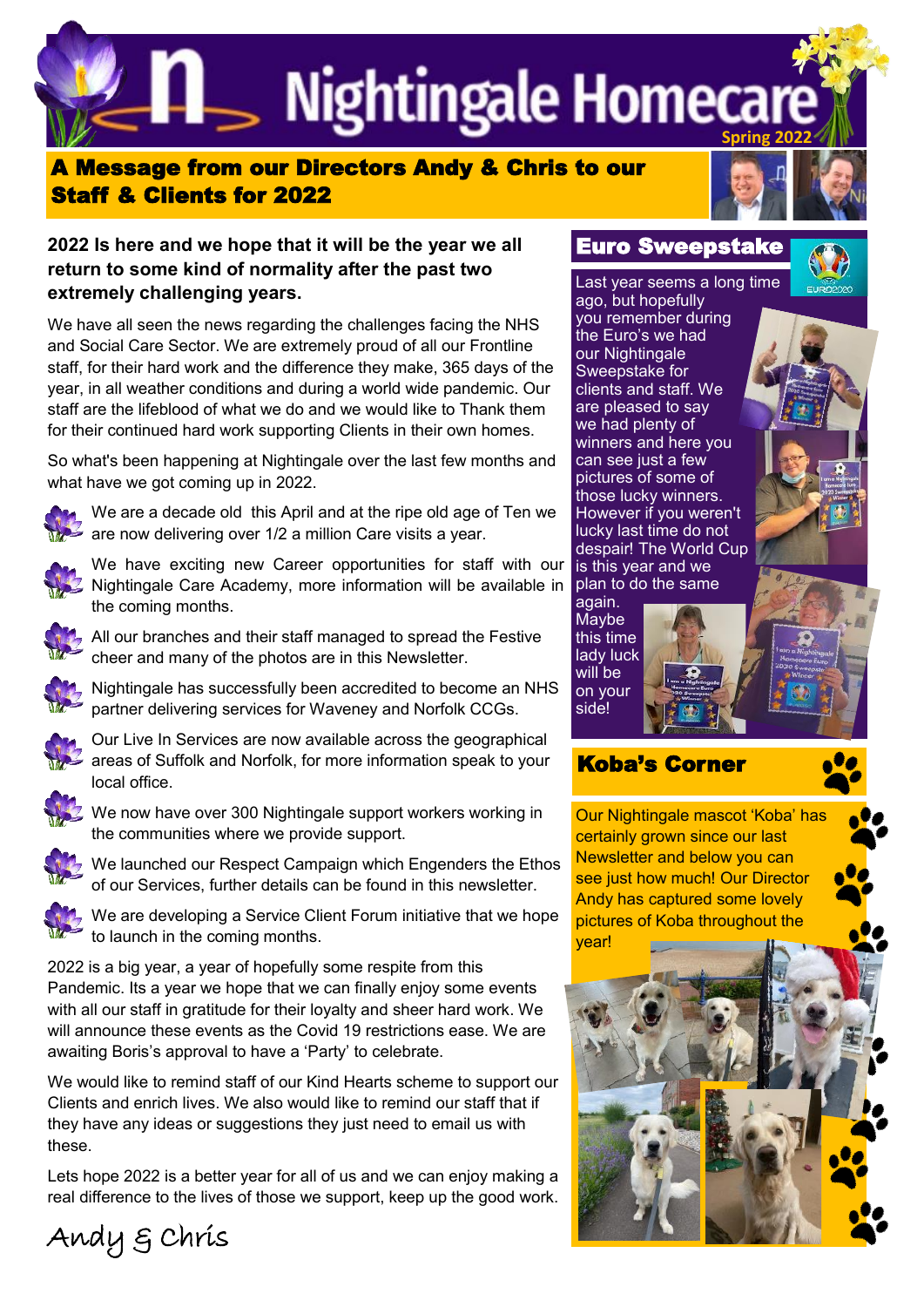## Your Say Your Voices -

## Stakeholders Forums

**The aims of Nightingale Homecare is to continue to develop and improve our Services. To assist us achieve our aims during the coming year, we will invite our Service Users & their** 



**family members to continue to have a real say in the development of their care & support and how we can improve on our services.**

In 2022 we will invite Service Users & their Family Members to join our branch forums. These forums will meet on a regular basis within each locality to discuss the following topics or their own suggestions & ideas:

- Experiences
- Aspirations for their Lives, their Services, their wishes
- How can we further integrate and provide "Joined Up Community Services"
- How can we engage further with Community Interest & Hobby Groups
- How can we further develop our Services
- How can we Connect & Communicate Better with Individuals
- **How we can Promote our RESPECT** campaign
- Service User Themed Events
- And much much more.

We will be asking all our existing Service Users. their family members and our Staff if they would like to join our Forums by

emailing [YSYV@Nightingale.care](mailto:YSYV@Nightingale.care) or by contacting the local Nightingale Homecare Branch Team.

## Live in Care Professionals

**Our Live in Care Professionals service has gone from strength to strength over the past few months and we are now providing over a thousand hours of Live in & Night Sitting Care.**

#### Our Live in Care manager Jo Jordan said " we are extremely proud of the service that we are building & providing, we feel privileged that we have been able to support so many clients & their families. This is at a time when Live in Care has been so beneficial, meaning we could help loved ones stay in their own homes, rather than having to opt for Care Homes & Residential Care."

Live in Care can offer a cost effective and safer alternative to a care home, offering person centred care and support tailored to the requirments of individuals or couples in their own homes in Norfolk & Suffolk. We can provide 24/7 support for as long and often as you need, whether that be 2 weeks, 6 months or even as a respite break. It's entirely up to you! Why not contact your local branch for more details.

### Things to look forward to in 2022

- 1. This year is the Queens Platinum Jubilee & there will be year long celebrations throughout the UK. the Commonwealth & around the world as communities come together to celebrate The Queens historic reign. Due to this we will also get an extra Bank Holiday, very nice.
- 2. Lots of movie sequels are due to be released this year, including Top Gun, The Batman, Legally Blonde, Jurassic World, Halloween, Scream & of course many more Marvel movies!
- 3. As the travel industry gets back on its feet, whether you're sticking to staycations or planning a trip further afield, there are a host of options available as travel becomes easier for most.
- 4. 2022 sees the return of concerts & festivals, so once again we can all enjoy live music indoors and outdoors.
- 5. There are lots of fantastic sporting events taking place this year, including: The Birmingham 2022 Commonwealth Games 23 July - 8 August with no fewer than 72 nations taking part. The London Marathon will again take place in October, the organisers are hopeful the event will return to it's usual April slot in 2023. The World Cup 2022 is to be held in Qatar, November 21- December 18 and Nightingale Homecare will be cheering on our Three Lions. We will also be having a sweepstake again for all of our staff & clients!
- 7. 2021 was a great year for TV, but 2022 looks set to have even more to offer. Period drama fans will be kept busy with much awaited seasons of established favourites: notably the second series of last years smash hit Bridgerton and season five of The Crown, plus new drama Gilded Age.
- 8. The biggest event by far though is the exciting news that Nightingale Homecare is preparing to celebrate a decade of trading.

 $\Omega$